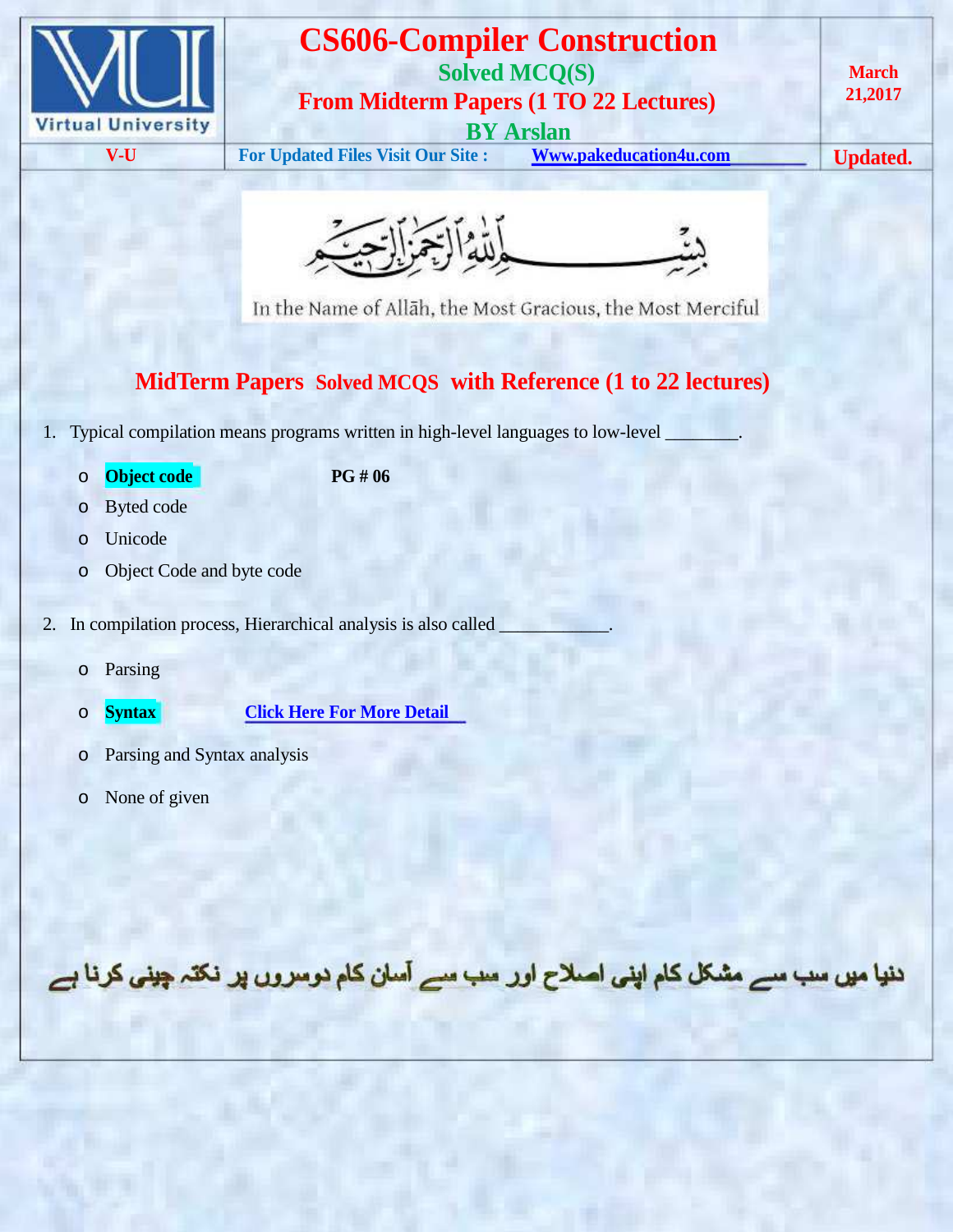- 3. IR (Intermediate Representation) stores the value of its operand in
	-

o **Registers PG # 10 Click Here For More Detail**

- o Memory
- o Hard disk
- o None Of given
- 4. A lexeme is a sequence of characters in the source program that is matched by the pattern for a
	- o Linker
	-

o **Token Click Here for More Detail**

- o Control flow
- o None of given
- 5. Parsers take \_\_\_\_\_\_\_\_\_\_\_\_ as Input from lexical analyzer.
	- o Linker
	- o **Token**
	- o Instructions
	- o None of the given
- 6. What kind of abstract machine can recognize strings in a regular set?
	- o **DFA**
	- o NFA
	- o PDA
	- o None of the given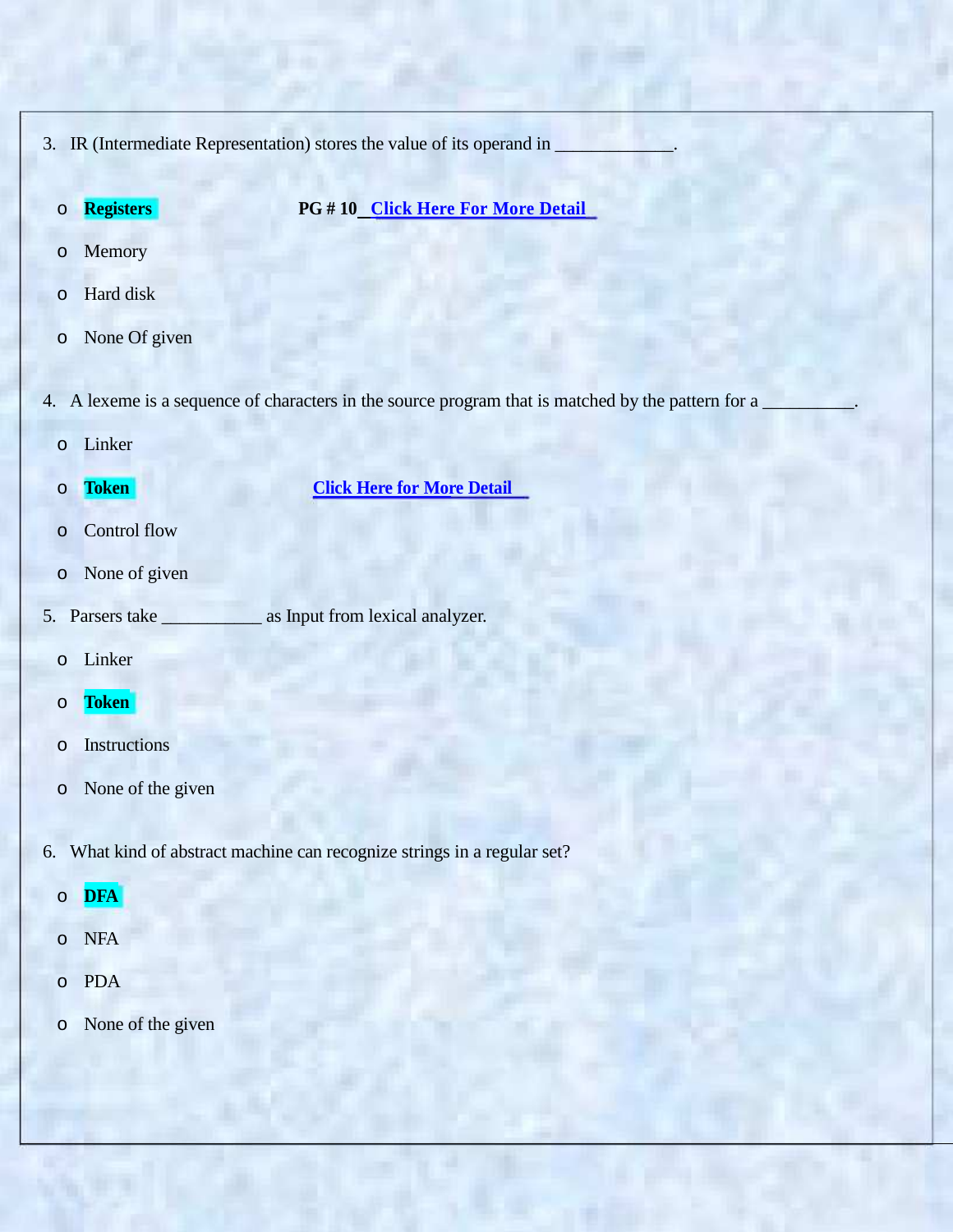- 7. In multi pass compiler, during the first pass it gathers information about
	- o **Declaration**
	- o Bindings
	- o Static information
	- o None of the given
- 8. In DFA minimization, we construct one \_\_\_\_\_\_\_\_\_\_\_\_ for each group of states from the initial DFA.
	- o **State PG # 30**
	- o NFA
	- o PDA
	- o None of given
- 9. \_\_\_\_\_\_(Lexical Analyzer generator), is written in Java
	- o Flex
	- o **Jlex Click here for More Detail PG # 31**
	- o Complex
	- o None of given

JLex is a **lexical analyzer generator**, **written** for **Java**, in **Java**.

10. In Flex specification file, different sections are separated by \_

| $\circ$ | $\frac{9}{0}$ % | <b>Click Here For More Detail</b> | <b>PG#31</b> |
|---------|-----------------|-----------------------------------|--------------|
| $\circ$ | &&              |                                   |              |
|         | ##              |                                   |              |

o None of given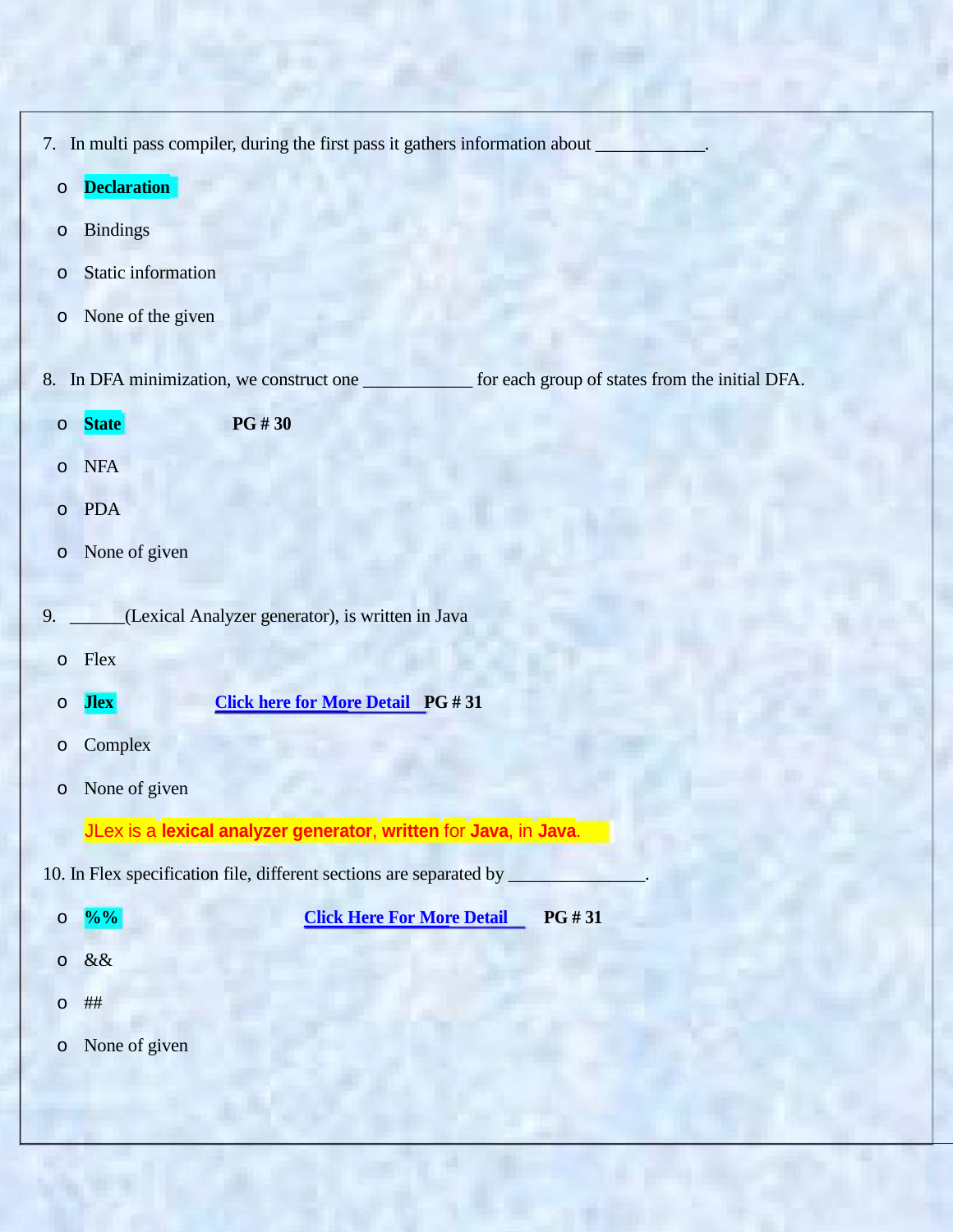11. Recursive \_\_\_\_\_\_\_\_ parsing is done for LL(I) grammar.

- o **Decent Click Here For More Detail**
- o Ascent
- o Forward
- o None of the given
- 12. Alternative of the backtrack in parser is Look ahead symbol in
	- o **Input**
	- o Output
	- o Input and Output
	- o None of the given
- 13. Parser takes tokens from scanner and tries to generate
	- o Binary Search tree
	- o **Parse tree**
	- o Binary Search tree and Parse tree
	- o None of the given
- 14. In predictive parsing table, the rows represents

ے بڑی دانانی ہے

سد

الله كا خو ف

- o Terminals
- o Both non-terminal and terminals
- o **Non-terminals PG # 62**
- o None of the given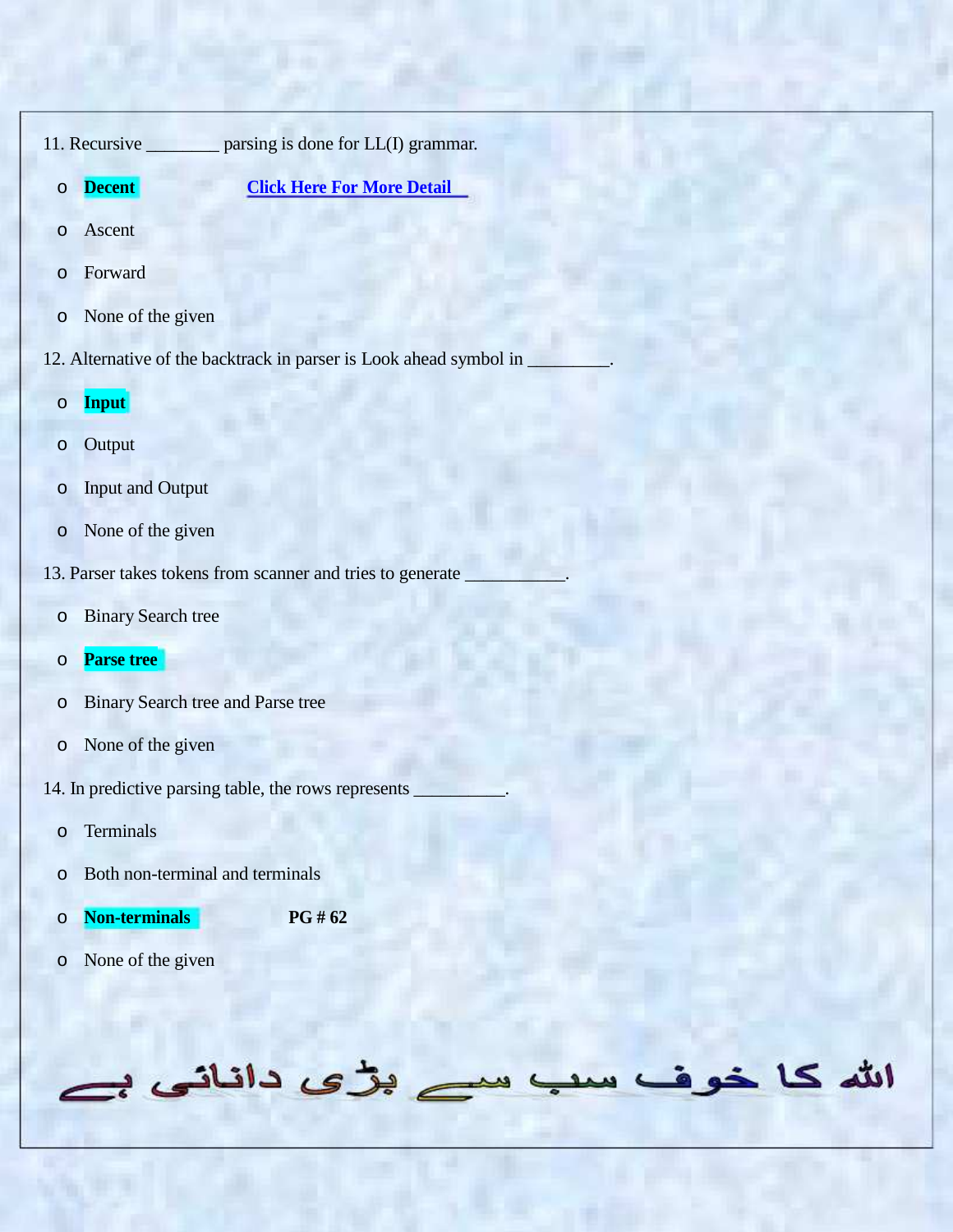15. In LL(I) parsing algorithm, contains a sequence of grammar symbols.

- o **Stack PG # 62**
- o Link List
- o Array
- o None of the given
- 16. Consider the grammar

 $A \rightarrow B C D$  $B \rightarrow h B | f$  $C \rightarrow C g | g | C h | i$  $D \rightarrow AB \mid f$ First of A is \_\_\_\_\_\_\_\_\_\_.

- o **h, g, i**
- o g
- o h
- o None of the given
- 17. Consider the grammar

|                     | $A \rightarrow B \cap D$         |
|---------------------|----------------------------------|
|                     | $B \rightarrow h B \mid \pounds$ |
|                     | $C \rightarrow C g  g  C h  i$   |
| First of C is       | $D \rightarrow AB \mid \pounds$  |
| $\circ$ g, i        |                                  |
| $\circ$ g           |                                  |
| $\circ$ h, i        |                                  |
| o None of the given |                                  |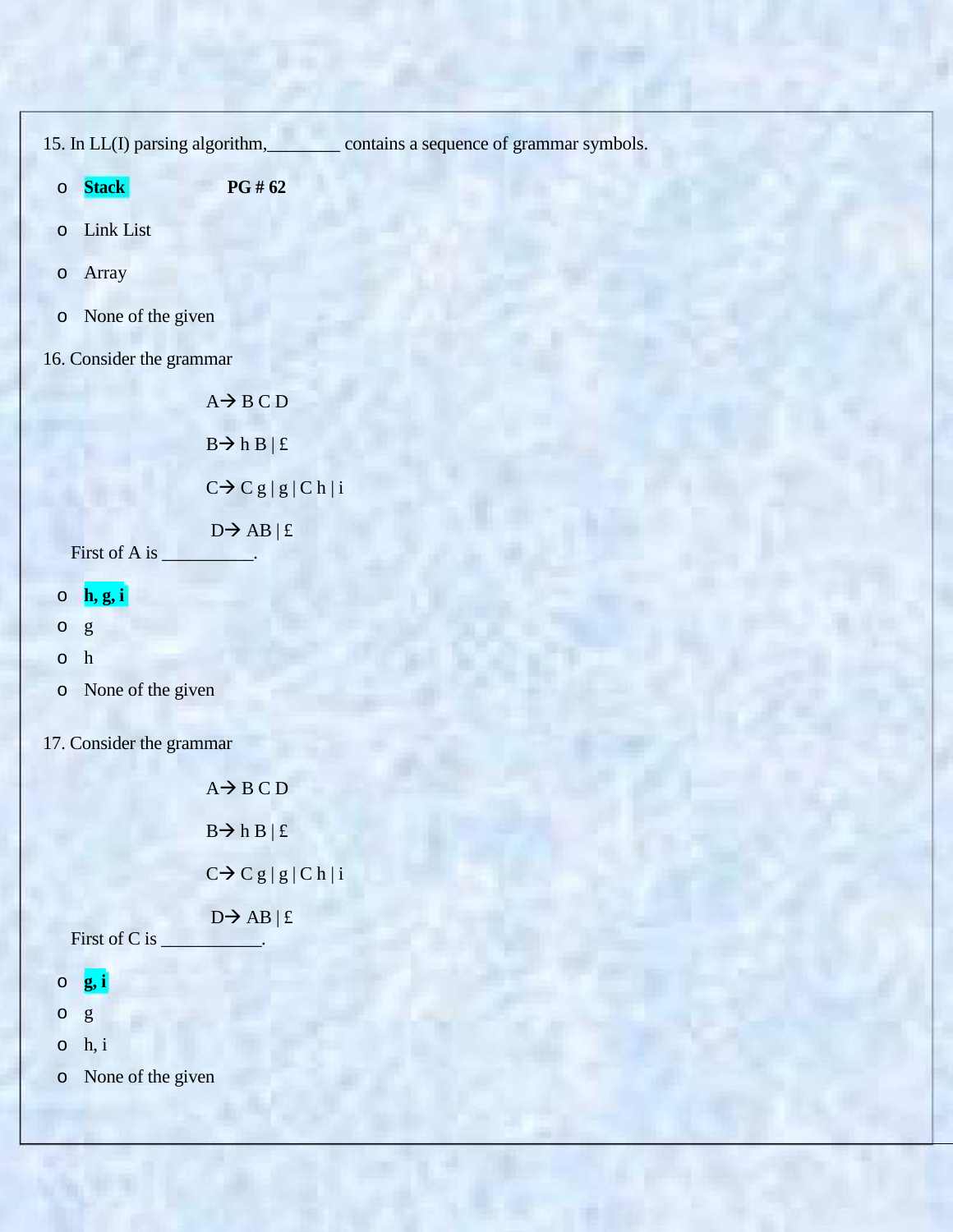| $\circ$ | <b>Two</b>                                                                          | PG #71 |                                   |  |  |
|---------|-------------------------------------------------------------------------------------|--------|-----------------------------------|--|--|
| $\circ$ | Three                                                                               |        |                                   |  |  |
| $\circ$ | Four                                                                                |        |                                   |  |  |
| $\circ$ | Five                                                                                |        |                                   |  |  |
|         | Bottom-up parsing uses only two kinds of actions: 1. Shift, 2. Reduce               |        |                                   |  |  |
|         | <b>Shift:</b> Move   one place to the right<br>Shifts a terminal to the left string |        |                                   |  |  |
|         | <b>Reduce :</b> Apply an inverse production at the right end of the left string     |        |                                   |  |  |
|         |                                                                                     |        |                                   |  |  |
| $\circ$ | <b>Pushes</b>                                                                       | PG #73 |                                   |  |  |
| O       | Pops                                                                                |        |                                   |  |  |
| O       | Both push and pops                                                                  |        |                                   |  |  |
| $\circ$ | None of the given                                                                   |        |                                   |  |  |
|         | 20. Reduce ___________ action zero or more symbols from the stack.                  |        |                                   |  |  |
| $\circ$ | Pushes                                                                              |        |                                   |  |  |
| O       | <b>Pops</b>                                                                         |        | PG #73                            |  |  |
| $\circ$ | Both push and pops                                                                  |        |                                   |  |  |
| $\circ$ | None of the given                                                                   |        |                                   |  |  |
|         | 21. In compilers, linear analysis is also called                                    |        |                                   |  |  |
| $\circ$ | Lexical analysis                                                                    |        |                                   |  |  |
| $\circ$ | Scanning                                                                            |        |                                   |  |  |
| $\circ$ | <b>Lexical analysis and scanning</b>                                                |        | <b>Click Here For More Detail</b> |  |  |
| $\circ$ | None of the given                                                                   |        |                                   |  |  |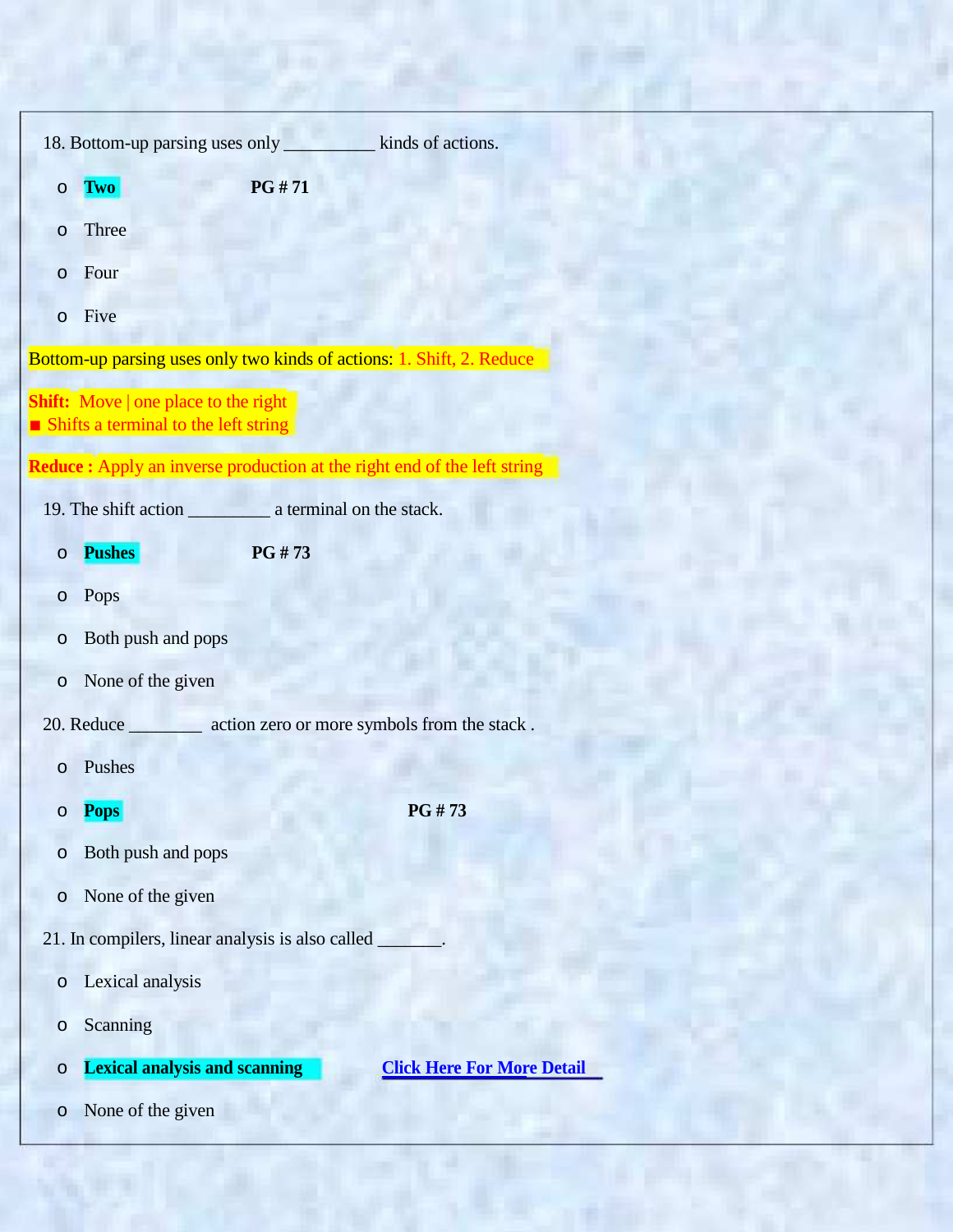|              | 22. Back End of two-pass compiler uses _______ algorithm.                                                |
|--------------|----------------------------------------------------------------------------------------------------------|
| $\circ$      | O(n)                                                                                                     |
| O            | $O(n \log n)$                                                                                            |
| O<br>$\circ$ | <b>NP Complete</b><br>None of the Given                                                                  |
|              |                                                                                                          |
|              | 23. The Back End of a compiler consist of                                                                |
| $\circ$      | <b>Instruction selection</b><br><b>Click Here For More Detail</b>                                        |
| $\circ$      | Register allocation                                                                                      |
| $\circ$      | Instruction scheduling                                                                                   |
| $\circ$      | All of the given                                                                                         |
|              | 24. In Back End module of compiler, optimal register allocation uses                                     |
| $\circ$      | O(log n)                                                                                                 |
| O            | $O(n \log n)$                                                                                            |
| O            | NP-Complete                                                                                              |
| O            | None of the given                                                                                        |
| 25.          | is a regular expression for the set of all strings over the alphabet {a} that has an even number of a's. |
|              | $\circ$ $(aa)^*$                                                                                         |
| $\circ$      | $(aa)*a$                                                                                                 |
| $\circ$      | $aa^*a$                                                                                                  |
|              | $o \quad a^*(aa)$                                                                                        |
|              |                                                                                                          |
|              |                                                                                                          |
|              | بری صحبت سے تنہائی بہتر ہے اور تنہائی سے نیک صحبت بہتر ہے                                                |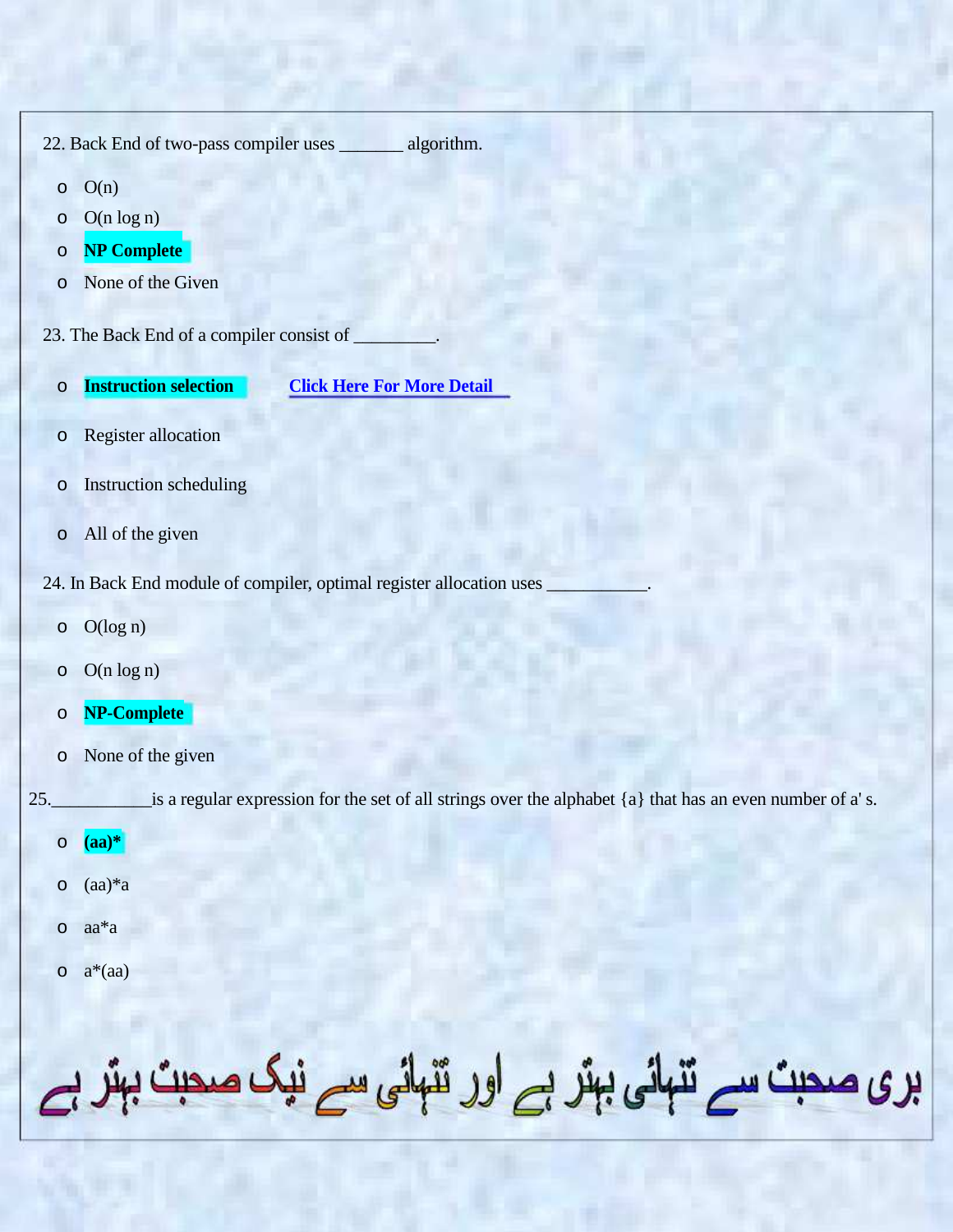| 26. _______________algorithm is used in DFA minimization.                                                                                                                                                                                                                                                                                                                                                                                                                 |                                                     |
|---------------------------------------------------------------------------------------------------------------------------------------------------------------------------------------------------------------------------------------------------------------------------------------------------------------------------------------------------------------------------------------------------------------------------------------------------------------------------|-----------------------------------------------------|
| James's<br>$\circ$                                                                                                                                                                                                                                                                                                                                                                                                                                                        |                                                     |
| Robert's<br>$\circ$                                                                                                                                                                                                                                                                                                                                                                                                                                                       |                                                     |
| Hopcroft's<br>$\circ$                                                                                                                                                                                                                                                                                                                                                                                                                                                     | PG # 25                                             |
| None of given<br>$\circ$                                                                                                                                                                                                                                                                                                                                                                                                                                                  |                                                     |
|                                                                                                                                                                                                                                                                                                                                                                                                                                                                           | 27. is an important component of semantic analysis. |
| Code checking<br>$\circ$                                                                                                                                                                                                                                                                                                                                                                                                                                                  |                                                     |
| <b>Type checking</b><br>$\circ$                                                                                                                                                                                                                                                                                                                                                                                                                                           | PG #39                                              |
| Flush checking<br>$\circ$                                                                                                                                                                                                                                                                                                                                                                                                                                                 |                                                     |
| None of the given<br>$\circ$                                                                                                                                                                                                                                                                                                                                                                                                                                              |                                                     |
| 28. Consider the grammar                                                                                                                                                                                                                                                                                                                                                                                                                                                  |                                                     |
| $A \rightarrow B C D$                                                                                                                                                                                                                                                                                                                                                                                                                                                     |                                                     |
| $B \rightarrow h B \mid f$                                                                                                                                                                                                                                                                                                                                                                                                                                                |                                                     |
| $C \rightarrow C g  g  C h  i$                                                                                                                                                                                                                                                                                                                                                                                                                                            |                                                     |
| First of B is                                                                                                                                                                                                                                                                                                                                                                                                                                                             |                                                     |
| $\circ$ h, i                                                                                                                                                                                                                                                                                                                                                                                                                                                              |                                                     |
| $\left[\mathbf{h}, \mathbf{f}\right]$<br>$\circ$                                                                                                                                                                                                                                                                                                                                                                                                                          |                                                     |
| $\circ$<br>$\mathbf{g}% _{T}=\mathbf{g}_{T}=\mathbf{g}_{T}=\mathbf{g}_{T}=\mathbf{g}_{T}=\mathbf{g}_{T}=\mathbf{g}_{T}=\mathbf{g}_{T}=\mathbf{g}_{T}=\mathbf{g}_{T}=\mathbf{g}_{T}=\mathbf{g}_{T}=\mathbf{g}_{T}=\mathbf{g}_{T}=\mathbf{g}_{T}=\mathbf{g}_{T}=\mathbf{g}_{T}=\mathbf{g}_{T}=\mathbf{g}_{T}=\mathbf{g}_{T}=\mathbf{g}_{T}=\mathbf{g}_{T}=\mathbf{g}_{T}=\mathbf{g}_{T}=\mathbf{g}_{T}=\mathbf{g}_{T}=\mathbf{g}_{T}=\math$<br>None of the given<br>$\circ$ |                                                     |

ایماندار کو غصہ دیر سے آتا ہے اور جلدی دور ہو جاتا ہے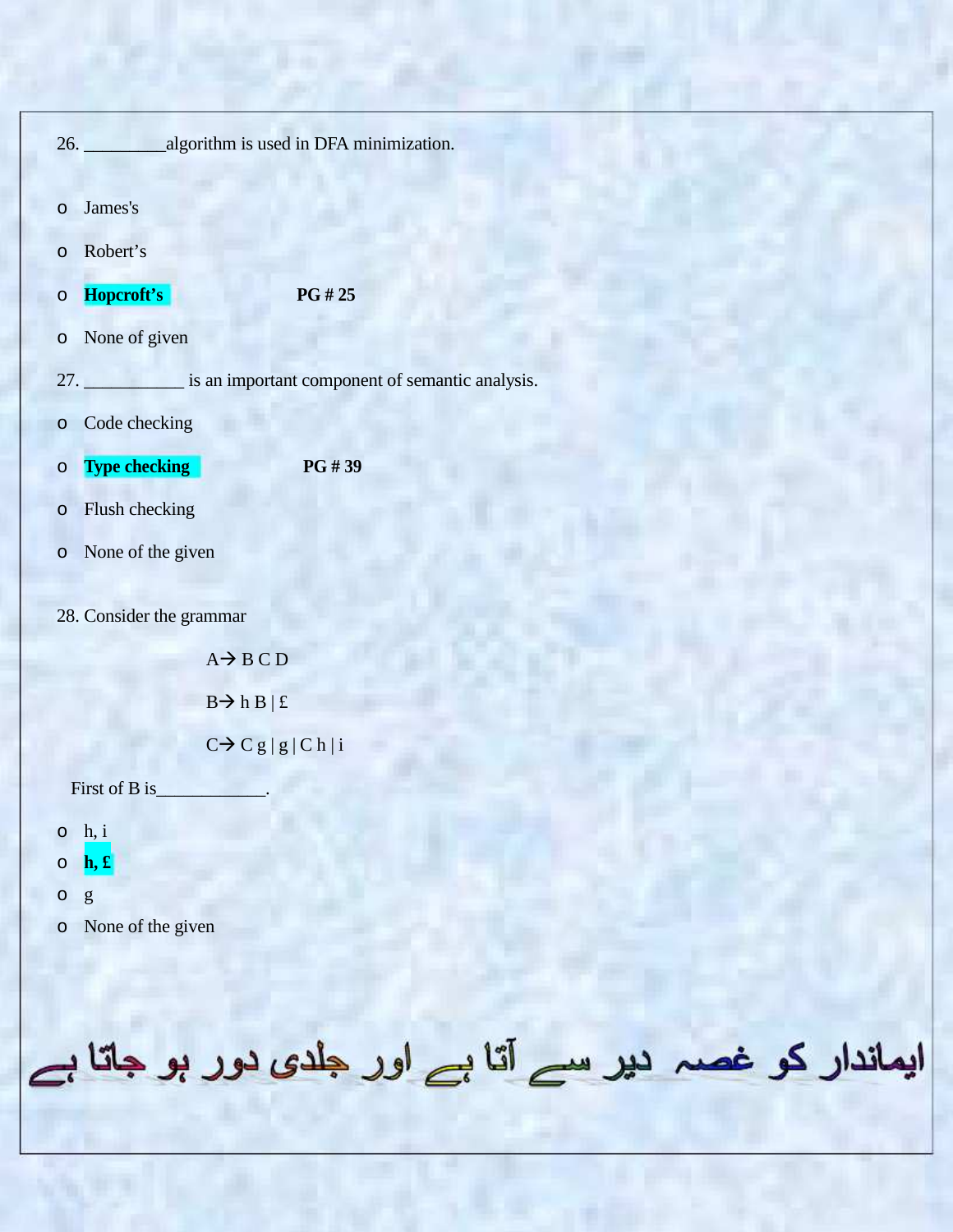| 29. Consider the grammar                                                                                     |  |  |  |  |
|--------------------------------------------------------------------------------------------------------------|--|--|--|--|
| $A \rightarrow B C D$                                                                                        |  |  |  |  |
| $B \rightarrow h B \mid f$                                                                                   |  |  |  |  |
| $C \rightarrow C g  g  C h  i$                                                                               |  |  |  |  |
| $\texttt{D}\!\to\!{\bf AB} \pounds$                                                                          |  |  |  |  |
| First of D is_                                                                                               |  |  |  |  |
| $o$ h, $g$                                                                                                   |  |  |  |  |
| h<br>$\circ$                                                                                                 |  |  |  |  |
| $\left[\mathbf{h}, \mathbf{g}, \mathbf{i}, \mathbf{f}\right]$<br>$\circ$<br>o None of the given              |  |  |  |  |
|                                                                                                              |  |  |  |  |
| Parsers never shifts into an error state.<br>30.                                                             |  |  |  |  |
| $\circ$ LS                                                                                                   |  |  |  |  |
| LT<br>$\circ$                                                                                                |  |  |  |  |
| LR<br>$\circ$                                                                                                |  |  |  |  |
| LP<br>$\circ$                                                                                                |  |  |  |  |
|                                                                                                              |  |  |  |  |
| $31.$ In<br>_, certain checks are performed to ensure that components of a program fit together meaningfully |  |  |  |  |
| Linear analysis<br>$\circ$                                                                                   |  |  |  |  |
| Hierarchical analysis<br>$\circ$                                                                             |  |  |  |  |
| <b>Semantic analysis</b><br><b>Click Here For More Detail</b><br>$\circ$                                     |  |  |  |  |
| None of given<br>$\circ$                                                                                     |  |  |  |  |
|                                                                                                              |  |  |  |  |
|                                                                                                              |  |  |  |  |
| زندگی میں کامیابی کا یہی راز ہے کہ پریشانیوں سے پریش<br>ان مٽ بنو                                            |  |  |  |  |

ÿ.

**FLETTE** 

S.

**Pärt**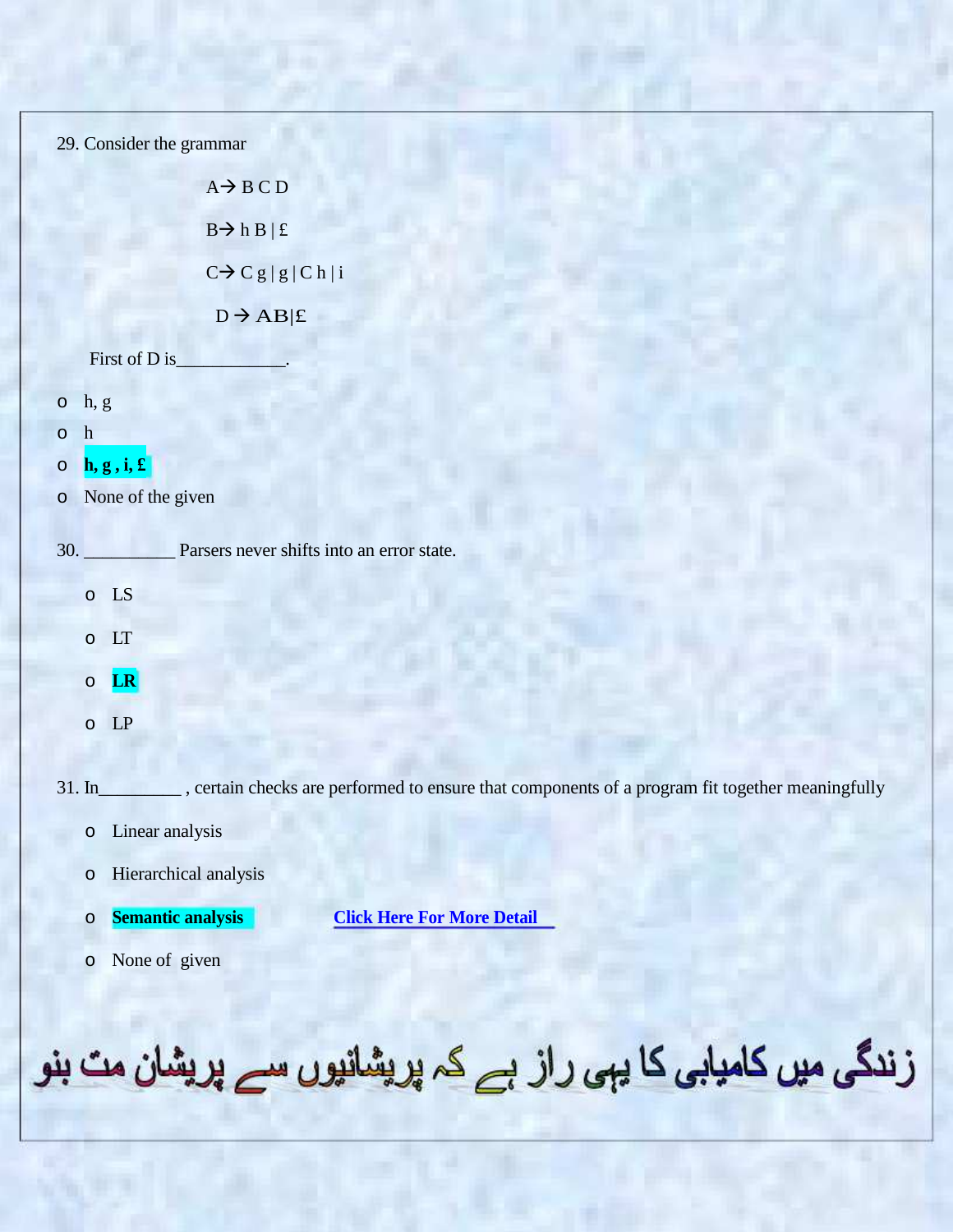|         |                            | 32. read the input character and produce sequence of tokens as output. |
|---------|----------------------------|------------------------------------------------------------------------|
| $\circ$ | Lexical analyzer           | <b>Click Here For More Detail</b>                                      |
| $\circ$ | Parser                     |                                                                        |
| $\circ$ | Symbol table               |                                                                        |
| $\circ$ | None of the given          |                                                                        |
|         | 33. The regular expression | denotes, the set of all strings of a's and b's of length two.          |
| $\circ$ | $a^*$                      |                                                                        |
|         | $o \ (a^*   b^*)^*$        |                                                                        |
| $\circ$ | $(a * b*)^*$               |                                                                        |
| $\circ$ | (a b)(a b)                 |                                                                        |

The regular expression  $(a|b)(a|b)$  denotes  $\{aa, ab, ba, bb\}$ , the set of all strings of a's and b's of length two. Another regular expression for this same set is  $aa | ab | ba | bb$ .

- 34. \_\_\_\_\_\_\_\_\_ of a two-pass compiler is consists of Instruction selection, Register allocation and Instruction scheduling.
	- o **Backend PG # 9**
	- o Frontend
	- o Start
	- o None of the Given
- 35. \_\_\_\_\_\_\_\_\_\_ is evaluated to yield a value.
	- o Command
	-

o **Expression Click Here For More Detail**

- o Declaration
- o None of the given